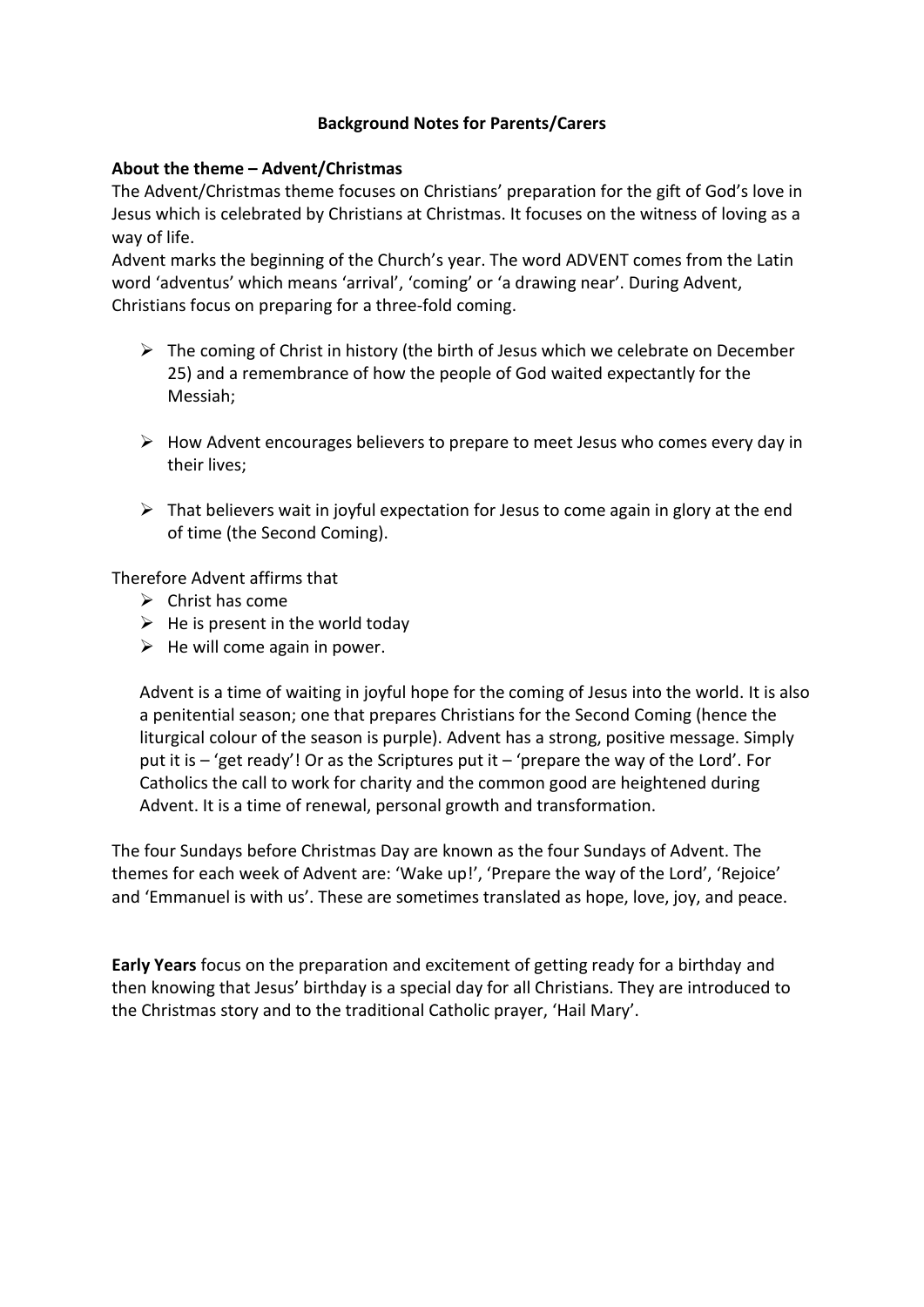| Overview              |                                                                                                                       |
|-----------------------|-----------------------------------------------------------------------------------------------------------------------|
| <b>Key Vocabulary</b> | <b>EARLY YEARS</b>                                                                                                    |
|                       | Loving: Birthday<br><b>ADVENT/CHRISTMAS THEME</b>                                                                     |
|                       |                                                                                                                       |
| birthday              | Advent is a time of waiting for the celebration of Christ's<br>birth. He is with us and will come again in glory. For |
| Christmas             | Christians, the birth of Jesus changed the world.                                                                     |
| Advent                | Children will know and understand:                                                                                    |
| Jesus                 | • What a birthday is; waiting for a birthday                                                                          |
| Mary                  | • Advent: looking forward to Christmas, the birthday of                                                               |
| Joseph                | Jesus                                                                                                                 |
| swaddling clothes     | <b>See Background Notes for Parents</b>                                                                               |
| manger                | Week 1: Children learn what a birthday is and how it may<br>be celebrated.                                            |
| crib                  | Week 2: Children learn that Advent is a time when people                                                              |
| shepherds             | get ready for the birthday of Jesus at Christmas.                                                                     |
| Wise Men              | Week 3: Children in Nursery and Reception are<br>introduced to the story of Jesus birthday, the first                 |
| wreath                | Christmas.                                                                                                            |
|                       | Week 4: Look at the key vocabulary for this topic and use                                                             |
|                       | it to remember all that your child has learned about                                                                  |
|                       | Advent and Christmas and how we celebrate Jesus'<br>birthday.                                                         |
|                       | Celebrate with a simple Act of Worship.                                                                               |
|                       |                                                                                                                       |
|                       |                                                                                                                       |
|                       |                                                                                                                       |
|                       |                                                                                                                       |
|                       |                                                                                                                       |
|                       |                                                                                                                       |
|                       |                                                                                                                       |
|                       |                                                                                                                       |
|                       |                                                                                                                       |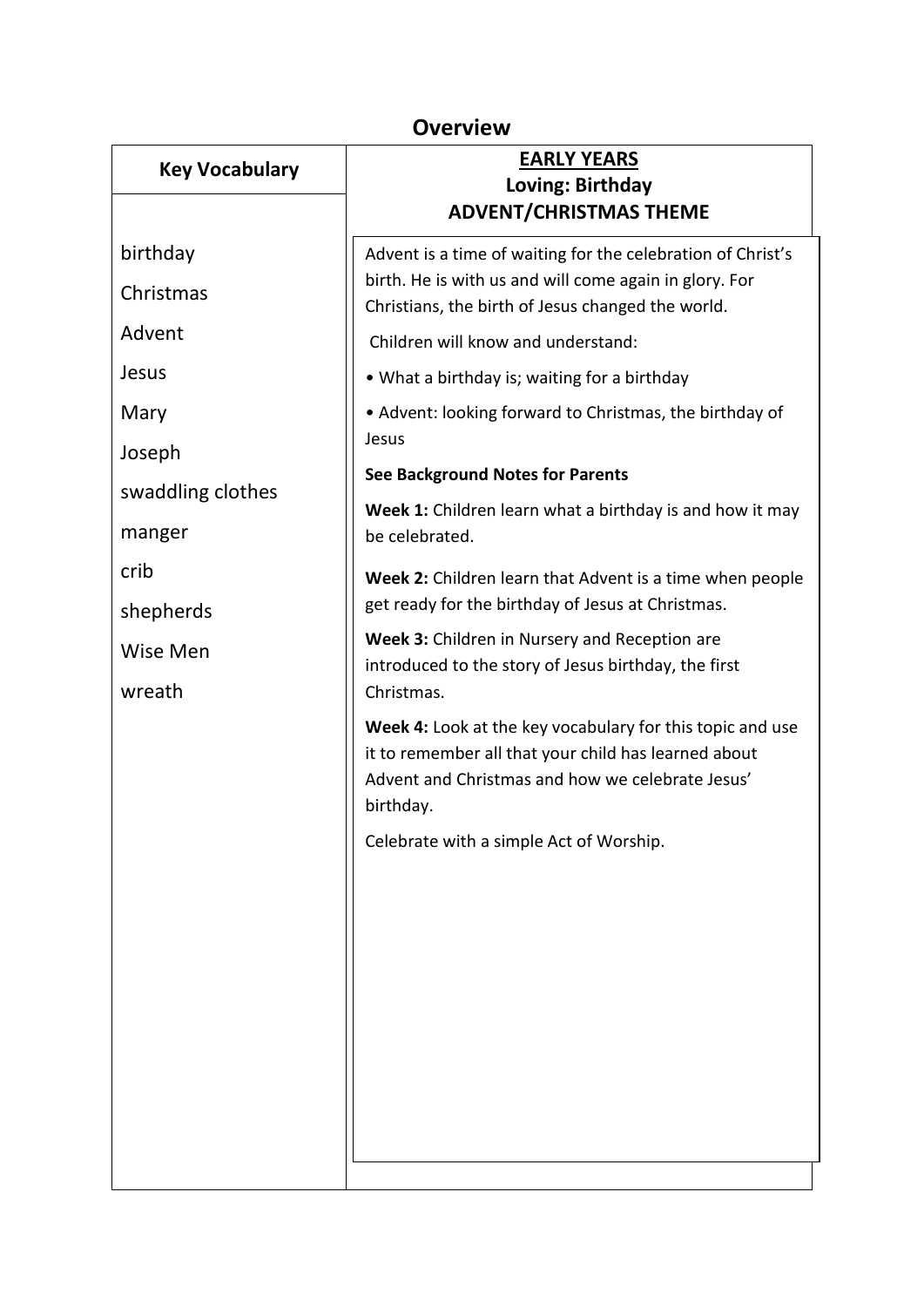### **Early Years**

In **EYFS** the foundations for understanding Advent and learning all about the birth of Christ are laid. They are helped to understand that birthdays are special occasions and the birth of Jesus is a very special birthday in the life of a Christian.

**Week 1:** Show your child the picture (see below) Discuss what is happening and why they are decorating the room. Explain what a birthday is. Sing 'Happy Birthday'. Share how you celebrate his/her birthday. Chat about what you need to celebrate a birthday – cards, cake, candles, gifts.

**Week 2:** Tell your child that Advent is the time that we are getting ready for Christmas – Jesus' birthday. Look at the picture (see below)

- Q What can we see in the picture?
- Q How many candles are on the Advent Wreath?
- Q What colours are the candles?
- Q Can you see the Advent Calendar?

Pray the first part of the traditional Catholic prayer – the Hail Mary which refers to the conception of Jesus.

'Hail Mary, full of Grace

The Lord is with you

Blessed art thou among women

and blessed is the fruit of your womb Jesus'

**Week 3:** Introduce your child to the Nativity story using crib figures (if you don't have one use the pictures below.)

- Q Who can we see in the stable?
- Q What did the shepherds bring?
- Q What did the Wise Men bring?

Sing some simple Christmas carols with your child.

**Week 4:** Look at the key vocabulary and help your child to remember what they have learned about Advent and Christmas.

Celebrate with a simple Act of Worship (see below)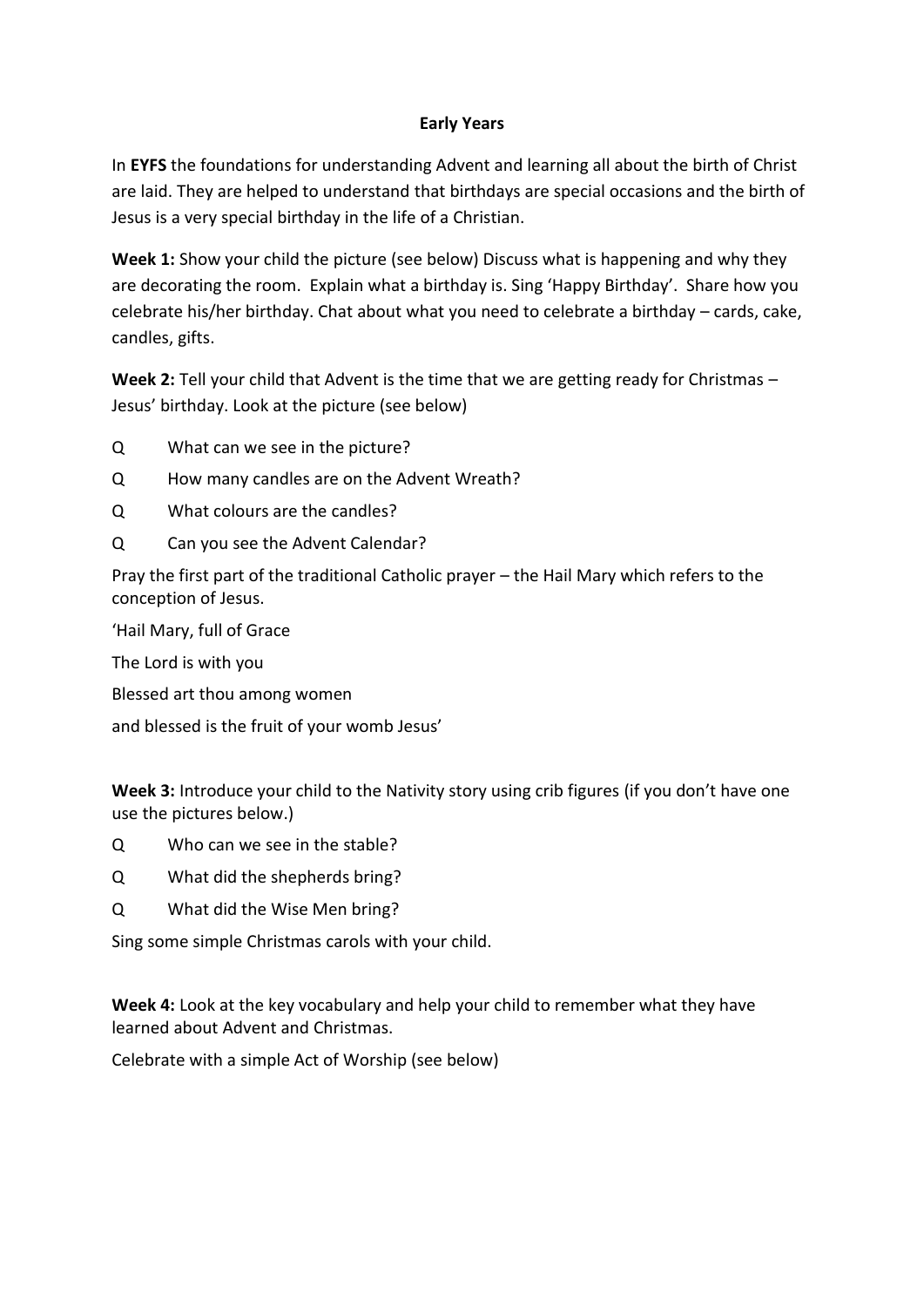## **Week 1**



- What is happening in the picture?
- Why are they decorating the room?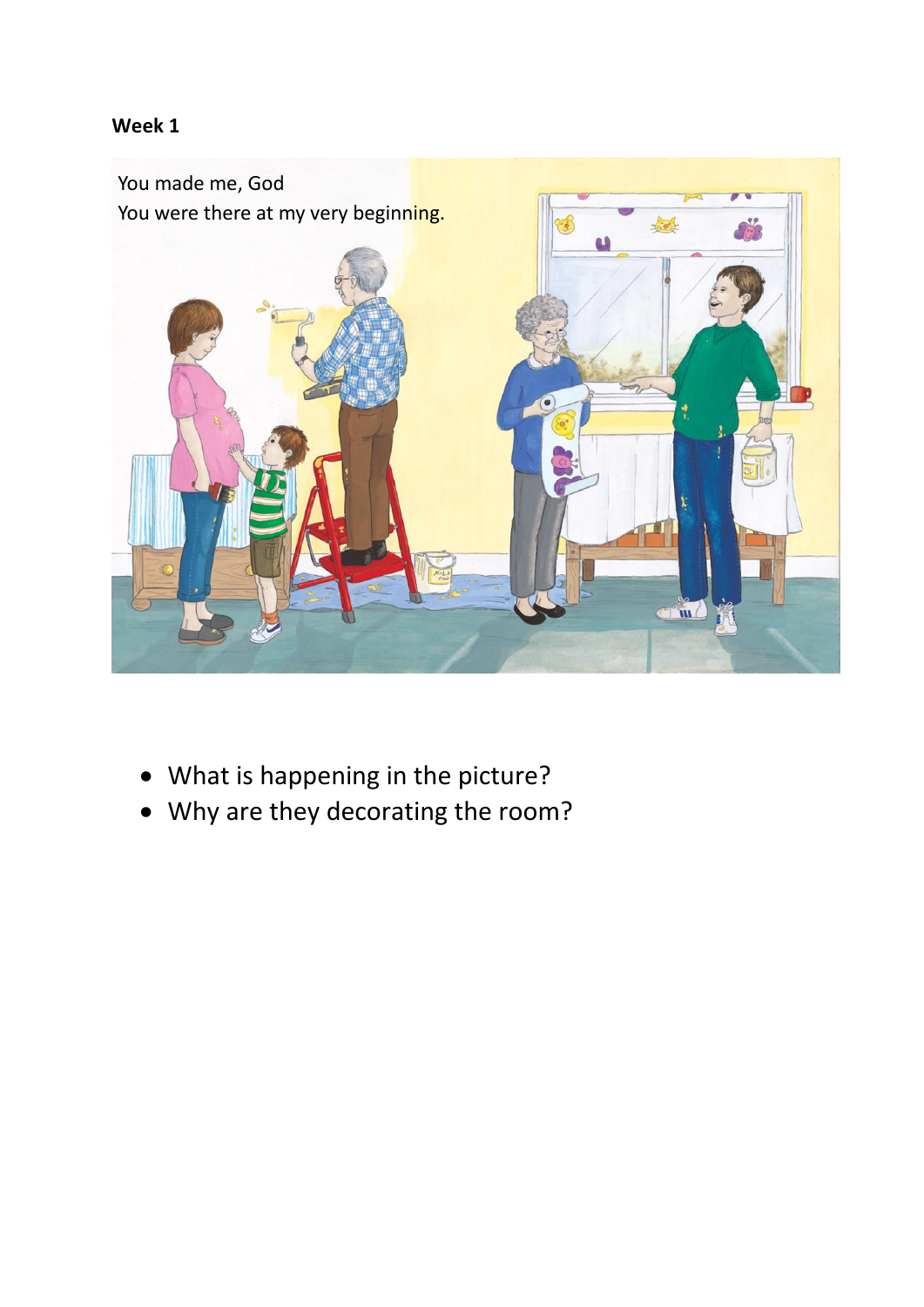```
Week 2
```


- Q What can we see in the picture?
- Q How many candles are on the Advent Wreath?
- Q What colours are the candles?
- Q Can you see the Advent Calendar?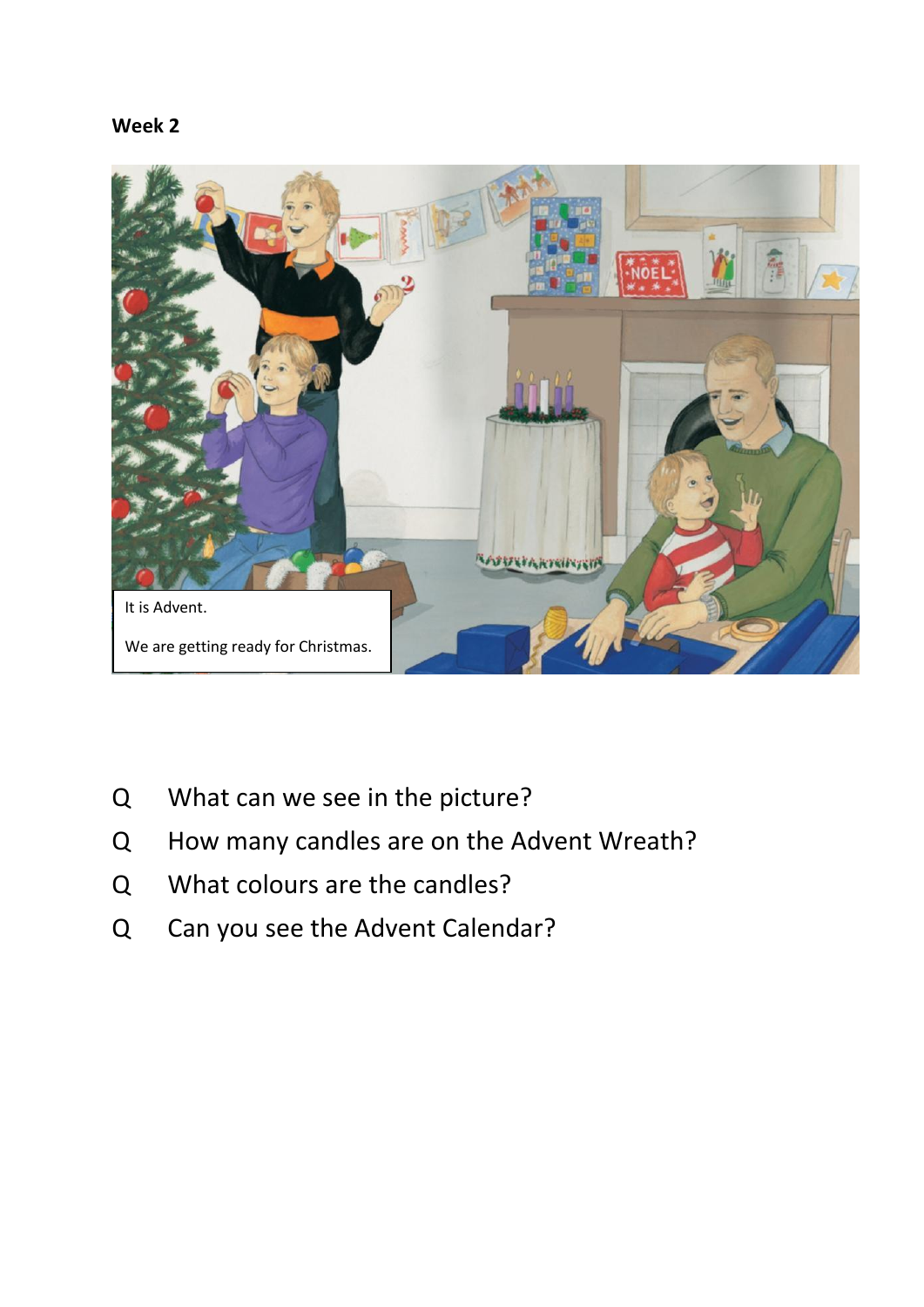



Jesus was born in Bethlehem



Wise men came from the East.

- Q Who can we see in the stable?
- Q What did the shepherds bring?
- Q What did the Wise Men bring?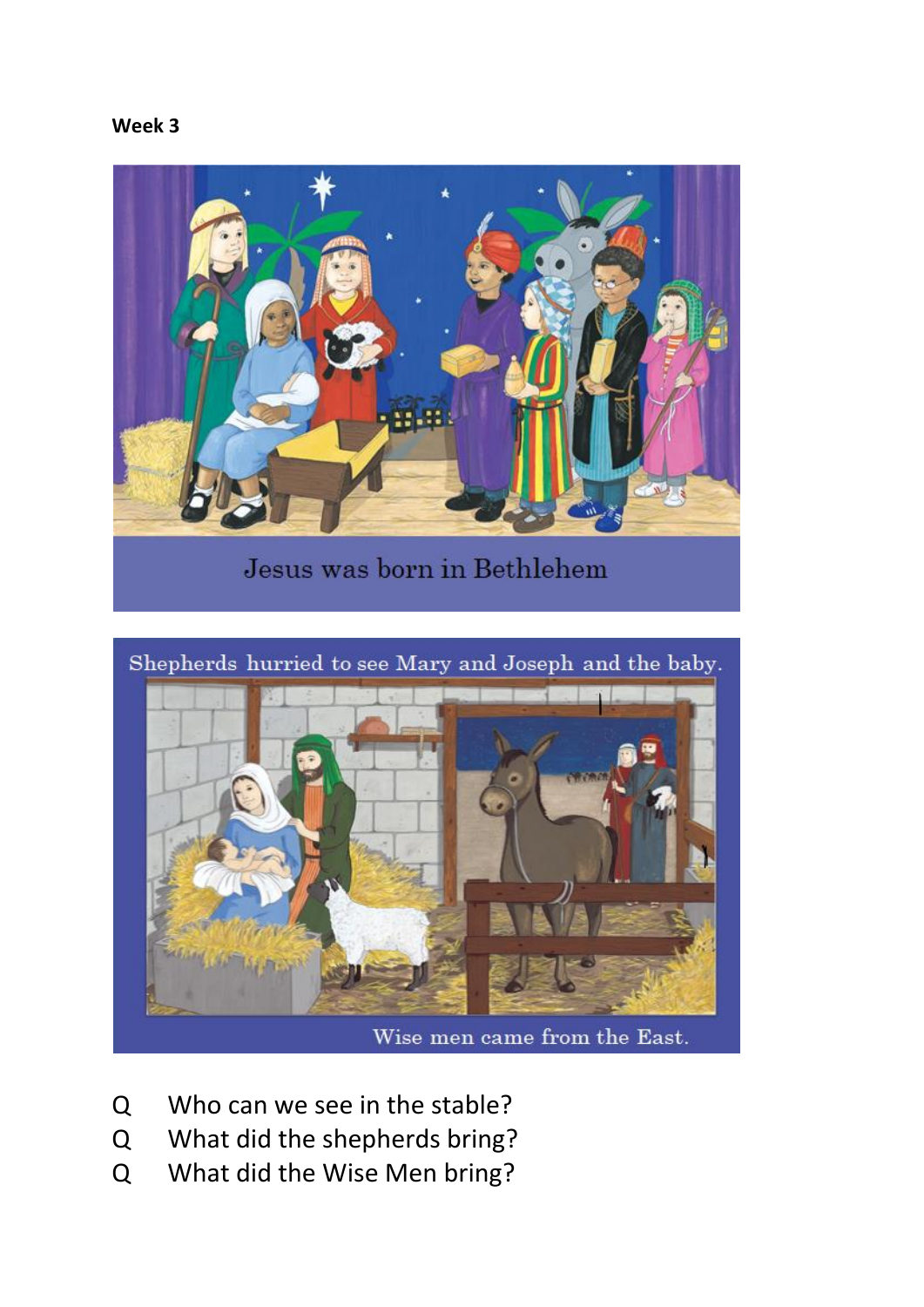**Week 4**

# Act of Worship 'BIRTHDAYS' EYFS

### **Gathering**

"Advent: looking forward to Christmas, the birthday of Jesus"

You may wish to set up a simple sacred space with your child and place the some or all of the following - Advent Wreath (or a picture of one), Bible (opened at Luke 2:5-7), Paper shapes of birthday cakes



Let us light our Advent candle(s) and as we do we remember that God is always with us and that the day we celebrate his birthday is getting nearer…

Let us look at our Advent wreath and remind ourselves what it means. The circle is a shape with no beginning or end. It is a sign that God has always loved us and will always love us. The evergreen leaves are a sign that God's love for us never dies and we will be with God forever. The 4 candles stand for the 4 weeks of Advent. The white candle in the centre is a symbol of Jesus, the light of the world who comes to show God's love for everyone. Each week we light another candle as the day we celebrate Jesus' birthday gets nearer and nearer.

Sit quietly for a moment and look at the wreath. Think about what you like best about getting ready to celebrate Jesus' birthday and why…

The Word

Let us listen to the story of Jesus' birth written by St. Luke. Luke was a follower of Jesus and tells stories of Mary, of Jesus' birth in Bethlehem and the shepherds who came to see Jesus in his Gospel.